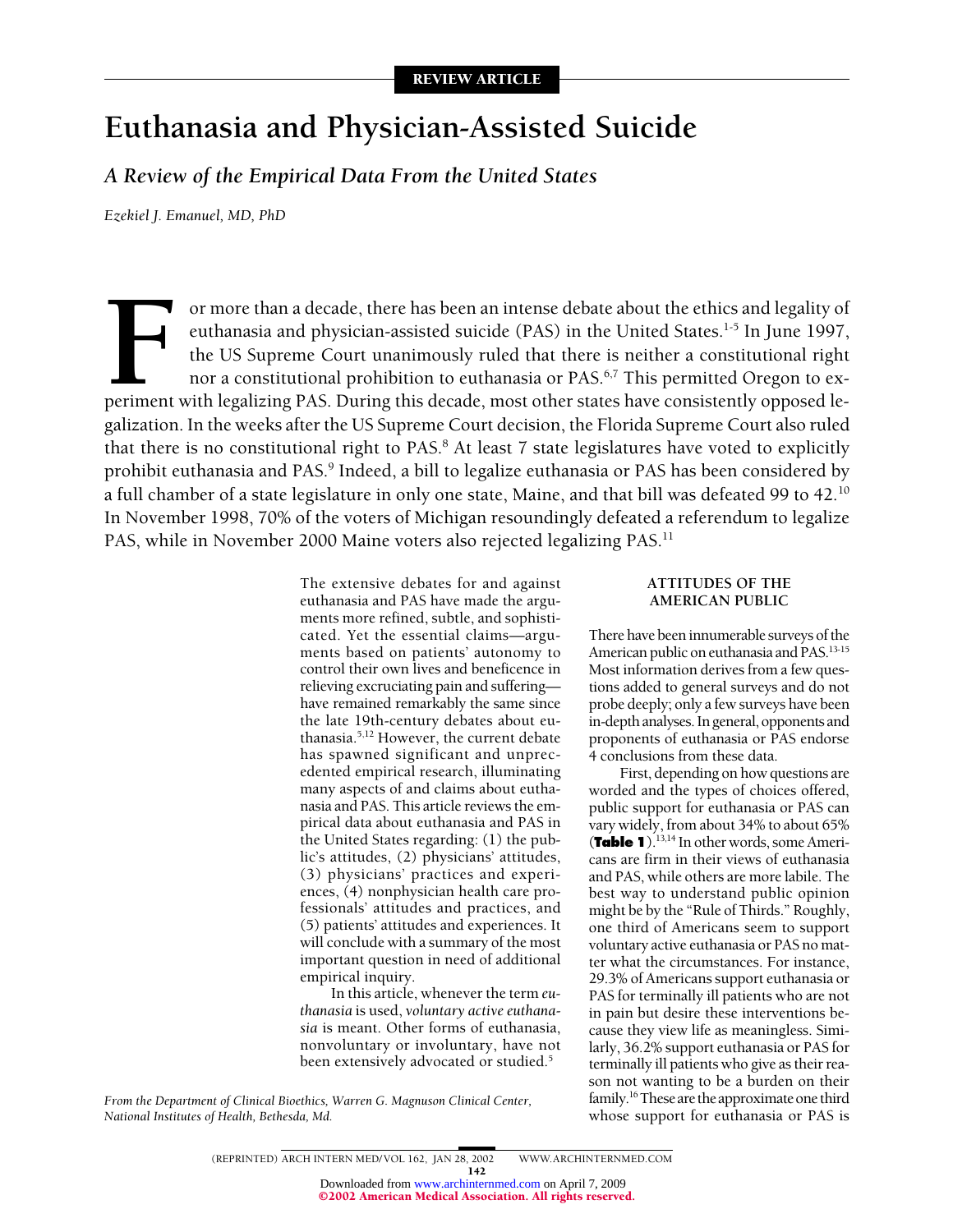### **Table 1. Framing Effects: Variations in the Public's Attitudes Toward Euthanasia and Physician-Assisted Suicide (PAS) Depending on the Questions Asked**\*

| <b>Survey Question</b>                                                                                                                                                                                                                                                                                                                                                                                     | Year | <b>Proportion of</b><br><b>Public Supporting</b><br>Euthanasia or PAS, % |
|------------------------------------------------------------------------------------------------------------------------------------------------------------------------------------------------------------------------------------------------------------------------------------------------------------------------------------------------------------------------------------------------------------|------|--------------------------------------------------------------------------|
| When a person has a disease that cannot be cured, do you think doctors should be allowed to end<br>the patient's life if the patient and his or her family request it?*                                                                                                                                                                                                                                    | 1950 | 34                                                                       |
|                                                                                                                                                                                                                                                                                                                                                                                                            | 1973 | 53                                                                       |
|                                                                                                                                                                                                                                                                                                                                                                                                            | 1977 | 60                                                                       |
|                                                                                                                                                                                                                                                                                                                                                                                                            | 1982 | 61                                                                       |
|                                                                                                                                                                                                                                                                                                                                                                                                            | 1991 | 63                                                                       |
|                                                                                                                                                                                                                                                                                                                                                                                                            | 1998 | 59                                                                       |
| A patient develops metastatic cancer, which invades the bones and causes excruciating pain.<br>Current levels of morphine, nerve blocks, and other treatments are failing to control the pain<br>completely. In this case, would it be all right, upon request from the patient, for the doctor to<br>administer intravenous drugs, such as potassium chloride, to intentionally end the patient's life?*† | 1993 | 65.6                                                                     |
| As you may know, physician-assisted suicide involves a doctor giving a terminally ill patient the<br>means to end his or her life. Do you think it should be legal for a doctor to help a terminally ill<br>patient commit suicide? <sup>+</sup>                                                                                                                                                           | 1997 | 45                                                                       |
| If patients have a disease that will ultimately destroy the mind or body and want to take their own life<br>but cannot do it by themselves, should a doctor be allowed to administer lethal drugs to end the<br>person's life?§                                                                                                                                                                            | 1998 | 47                                                                       |
| Sometimes, terminally ill patients want to die and ask a doctor to help them commit suicide. Should it<br>be legal for doctors to give a lethal dose of drugs to terminally ill patients who ask for it?                                                                                                                                                                                                   | 1999 | 54                                                                       |

\*Data from Emanuel et al15 and Gallup Poll, June 1998.

†Data from Emanuel et al.16

‡Data from Princeton Survey Research Associates for the Kaiser Family Foundation and Harvard University, November 5, 1997.

§CBS News Poll, November 23-24, 1998.

Rasmussen Research, March 30, 1999.

## **Table 2. Variations in the Public's Support for Euthanasia and Physician-Assisted Suicide (PAS) by Scenario and Intervention**\*

|                                                                                                                | <b>Public</b> |            | <b>Terminally III Patients</b> | <b>Caregivers of</b><br><b>Terminally III Patients</b> |
|----------------------------------------------------------------------------------------------------------------|---------------|------------|--------------------------------|--------------------------------------------------------|
| Scenario                                                                                                       | Euthanasia    | <b>PAS</b> | <b>Euthanasia or PAS</b>       | <b>Euthanasia or PAS</b>                               |
| Terminally ill patient with:                                                                                   |               |            |                                |                                                        |
| Unremitting pain, despite narcotics, nerve blocks, and<br>other pain treatments                                | 65.6          | 66.5       | 54.8                           | 58.7                                                   |
| Functional debility—no pain but cannot get out of bed or<br>provide self-care                                  | 49.2          | 48.1       | <b>NA</b>                      | <b>NA</b>                                              |
| Burden on family-has no pain but is concerned about<br>the burden that deterioration might place on the family | 36.2          | 36.2       | 32.7                           | 29.1                                                   |
| Views life as meaningless-has no pain but finds waiting<br>for death meaningless and purposeless               | 29.3          | 32.8       | <b>NA</b>                      | <b>NA</b>                                              |

\*Data are given as percentages and are from Emanuel et al.15,16 NA indicates not available.

not affected by the interventions, the patient's motivations, or the circumstances. Conversely, another third or so of Americans oppose euthanasia or PAS no matter what the circumstances. Almost all the surveys report the highest levels of support for euthanasia or PAS to be about 65%.13-16 These data mean that roughly one third of Americans the difference between 100% of the public and the 65% who support euthanasia for patients in pain oppose euthanasia or PAS even for terminally ill patients who are experiencing unremitting pain, despite optimal management. The remaining third or so of Americans constitute the volatile public. They support euthanasia or PAS in some circumstances, usually involving extreme pain, but oppose it in other circumstances, such as for reasons of indignity or because the patient does not want to be a burden (**Table 2**).

Consequently, support for euthanasia or PAS is not as extensive as the reports that two thirds of Americans support these interventions make it appear. Furthermore, for few of these people is legalizing euthanasia or PAS a leading issue, the primary element that will determine their vote. In this sense, unlike abortion, euthanasia and PAS do not appear to be litmus test issues.

Second, surveys that assess trends over time indicate that the significant rise in support for euthanasia and PAS occurred in the mid 1970s, not the  $1990s$ .<sup>14</sup> Indeed, since the mid 1970s, support for these interventions has been constant (Table 1). Interestingly, this is similar to the trends found in the Netherlands.17

©2002 American Medical Association. All rights reserved. Downloaded from [www.archinternmed.com](http://www.archinternmed.com) on April 7, 2009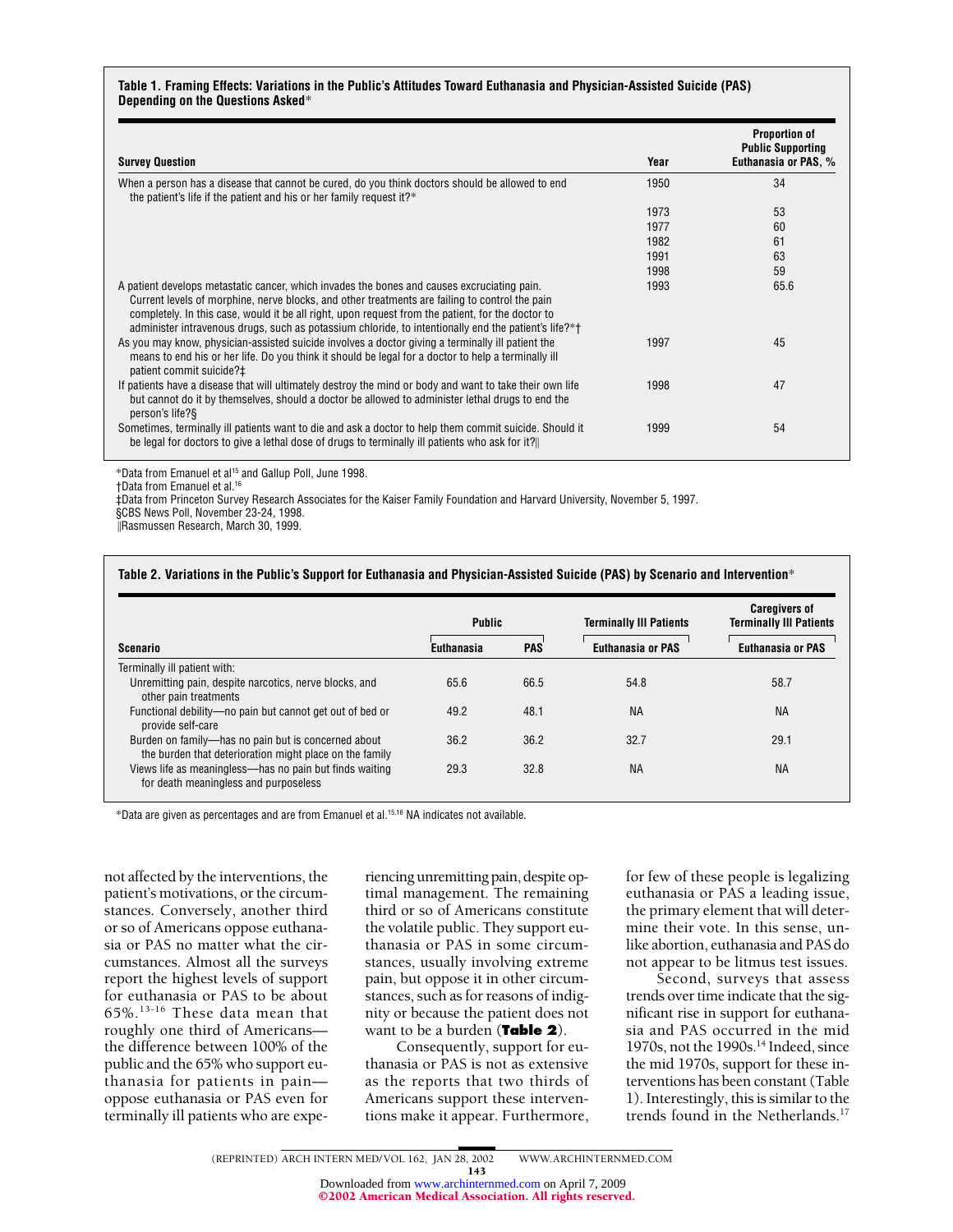# **Table 3. Attitudes Toward Euthanasia and Physician-Assisted Suicide (PAS) Among American Physiciansa**

|                                                                  |                                   |                                 |                         |                                                                                            | <b>Support for</b>              |                                | <b>Support</b><br>Legalization<br>of Either | <b>Willing to Perform</b>          |                        |
|------------------------------------------------------------------|-----------------------------------|---------------------------------|-------------------------|--------------------------------------------------------------------------------------------|---------------------------------|--------------------------------|---------------------------------------------|------------------------------------|------------------------|
| <b>Study</b>                                                     | <b>Publication</b><br><b>Date</b> | <b>Type of</b><br><b>Survey</b> | <b>Response</b><br>Rate | <b>Types of Physicians Surveyed</b>                                                        | <b>Euthanasia</b><br><b>PAS</b> |                                | <b>Euthanasia</b><br>or PAS                 | <b>Euthanasia</b>                  | <b>PAS</b>             |
| Heilig <sup>19</sup>                                             | 1989                              | Mail                            | 38.8                    | 676 San Francisco, Calif, physicians                                                       | 70 <sup>b</sup>                 | <b>NA</b>                      | <b>NA</b>                                   | 45 <sup>b</sup>                    | <b>NA</b>              |
| <b>Washington State</b><br>Medical<br>Association <sup>20</sup>  | 1991                              | Mail                            | 55                      | 1105 Washington State physicians                                                           | $27.8^{\circ}$                  | 39.6 <sup>c</sup>              | 49.1 <sup>c</sup>                           | $29.7^\circ$                       |                        |
| Overmyer <sup>21</sup>                                           | 1991                              | Mail                            | 24.9                    | 498 Physicians subscribing to<br>Physician's Management                                    | 29.9 <sup>d</sup>               |                                | <b>NA</b>                                   | <b>NA</b>                          | <b>NA</b>              |
| American Society of<br><b>Internal Medicine</b><br>$(ASIM)^{22}$ | 1992                              | <b>Unstated</b>                 | 40                      | 402 ASIM members                                                                           | <b>NA</b>                       | <b>NA</b>                      | $28.9^\circ$                                | <b>NA</b>                          | <b>NA</b>              |
| Caralis and<br>Hammond <sup>23</sup>                             | 1992                              | Mail                            | 66                      | 360 Medical students, house staff, and<br>physicians at University of Miami,<br>Miami, Fla | $<$ 5 $\mathfrak{f}$            | <b>NA</b>                      | <b>NA</b>                                   | <b>NA</b>                          | <b>NA</b>              |
| Fried et al <sup>25</sup>                                        | 1993                              | Mail                            | 65                      | 265 Rhode Island physicians                                                                | 1.29                            | 8.69                           | 35                                          | 28                                 | <b>NA</b>              |
| Shapiro et al <sup>28</sup>                                      | 1994                              | Mail                            | 33                      | 740 Wisconsin internists, family<br>practitioners, and geriatricians                       | 17.4 <sup>h</sup>               | <b>NA</b>                      | <b>NA</b>                                   | 27.8                               | <b>NA</b>              |
| Cohen et al <sup>29</sup>                                        | 1994                              | Mail                            | 69                      | 938 Washington State physicians                                                            | $42^{\mathrm{i}}$               | 50 <sup>i</sup>                | 53                                          | 33                                 | 40                     |
| Doukas et al <sup>30</sup>                                       | 1995                              | Mail                            | 61.6                    | 154 Michigan oncologists                                                                   | <b>NA</b>                       | <b>NA</b>                      | 20.8                                        | 8                                  | 14                     |
| Duberstein et al <sup>31</sup>                                   | 1995                              | Mail                            | 61.3                    | 114 Monroe County, New York,<br>physicians                                                 | <b>NA</b>                       | 51 <sup>j</sup>                | 31 <sup>j</sup>                             | <b>NA</b>                          | <b>NA</b>              |
| Bachman et al <sup>32</sup>                                      | 1996                              | Mail                            | 74                      | 1119 Michigan physicians                                                                   | 59 <sup>k</sup>                 |                                | 56 <sup>k</sup>                             | 35 <sup>k</sup>                    |                        |
| Lee et $al^{33}$                                                 | 1996                              | Mail                            | 70                      | 2761 Oregon physicians                                                                     | <b>NA</b>                       | 66                             | 60                                          | <b>NA</b>                          | 46                     |
| Emanuel et al <sup>15</sup>                                      | 1996                              | Telephone                       | 73                      | 355 US oncologists                                                                         | $22.5^m$                        | $45.5^m$                       | 43.1                                        | <b>NA</b>                          | <b>NA</b>              |
| Dickinson et al <sup>35</sup>                                    | 1996                              | Mail                            | 54                      | 587 South Carolina physicians                                                              | $55^{\mathrm{i}}$               | 58 <sup>i</sup>                | 52                                          | 29                                 | 33                     |
| Ganzini et al <sup>36</sup>                                      | 1996                              | Mail                            | 77                      | 321 Oregon psychiatrists                                                                   | <b>NA</b>                       | 69 <sup>n</sup>                | 56                                          | <b>NA</b>                          | <b>NA</b>              |
| Siaw and Tan <sup>37</sup>                                       | 1996                              | Mail                            | 34.1                    | 1028 Hawaii physicians, resident<br>physicians, and medical students                       | 58.4°<br>$9.8^\circ$            | $60.0^\circ$<br>$15.6^{\circ}$ | <b>NA</b>                                   | 27.6                               | 28.8                   |
| Portenoy et al <sup>38</sup>                                     | 1997                              | Mail                            | 33                      | 200 New York City physicians involved<br>in cancer care                                    | <b>NA</b>                       | 36.7                           | <b>NA</b>                                   | <b>NA</b>                          | <b>NA</b>              |
| Slome et al <sup>39</sup>                                        | 1997                              | Mail                            | 60                      | 118 San Francisco AIDS physicians                                                          | <b>NA</b>                       | 48 <sup>p</sup>                | <b>NA</b>                                   | <b>NA</b>                          | <b>NA</b>              |
| Abramson et al <sup>42</sup>                                     | 1998                              | Mail                            | 35<br>32                | 133 Florida oncologists<br>210 Florida nononcologist physicians                            | 42<br>65                        | <b>NA</b><br><b>NA</b>         | <b>NA</b><br><b>NA</b>                      | <b>NA</b><br><b>NA</b>             | <b>NA</b><br><b>NA</b> |
| Meier et al <sup>43</sup>                                        | 1998                              | Mail                            | 61<br>71                | 1902 US physicians<br>275 US oncologists                                                   | <b>NA</b><br><b>NA</b>          | <b>NA</b><br><b>NA</b>         | <b>NA</b><br><b>NA</b>                      | 24 <sup>q</sup><br>27 <sup>q</sup> | 36 <sup>q</sup><br>449 |
| Carver et al <sup>45</sup>                                       | 1999                              | Mail                            | 65                      | 370 US neurologists                                                                        | <b>NA</b>                       | <b>NA</b>                      | 50 <sup>r</sup>                             | 29 <sup>r</sup>                    | 44 <sup>r</sup>        |
|                                                                  |                                   |                                 | 77                      | 114 US amyotrophic lateral sclerosis<br>specialists                                        | <b>NA</b>                       | <b>NA</b>                      | 48 <sup>r</sup>                             | 25 <sup>r</sup>                    | 47 <sup>r</sup>        |
|                                                                  |                                   |                                 | 65                      | 161 US neuro-oncologists                                                                   | <b>NA</b>                       | <b>NA</b>                      | 49 <sup>r</sup>                             | 28 <sup>r</sup>                    | 41 <sup>r</sup>        |

Consequently, the extensive public debates during the last decade do not appear to have shifted public opinion significantly.

Third, while medical ethicists, philosophers, lawyers, and others have spent much time debating whether euthanasia is fundamentally different from PAS and elucidating potential distinctions, the American public does not seem to make much of the distinction. Polls show that Americans support euthanasia at the same rate that they support PAS (Table 2). $15$  Conversely, the public does distinguish withdrawing life support or providing pain medications, even with the increased risk of respiratory depression and death from euthanasia and

PAS.<sup>14,15</sup> Despite arguments by some philosophers suggesting that there is no moral difference, $18$  more than 90% of the public deem withdrawing life support as ethical, while at best 65% support euthanasia or PAS.15

Finally, certain sociodemographic characteristics consistently predict support and opposition to euthanasia or PAS.<sup>13-15</sup> Catholics and people who report themselves to be more religious are significantly more opposed to euthanasia or PAS. Similarly, African Americans and older individuals are significantly more opposed to euthanasia or PAS. Finally, some, but not all, surveys suggest that women are significantly more opposed to euthanasia

or PAS. Interestingly, patients with terminal illnesses, such as cancer and chronic obstructive pulmonary disease, have attitudes that are almost identical to the public's.16 In other words, having a serious, lifethreatening illness itself does not seem to alter attitudes toward the permissibility or opposition to euthanasia or PAS. Similarly, being a caregiver for a terminally ill patient or a recently bereaved caregiver does not seem to affect attitudes toward euthanasia or PAS.16

# **ATTITUDES OF US PHYSICIANS**

During the last decade, US physicians have been extensively sur-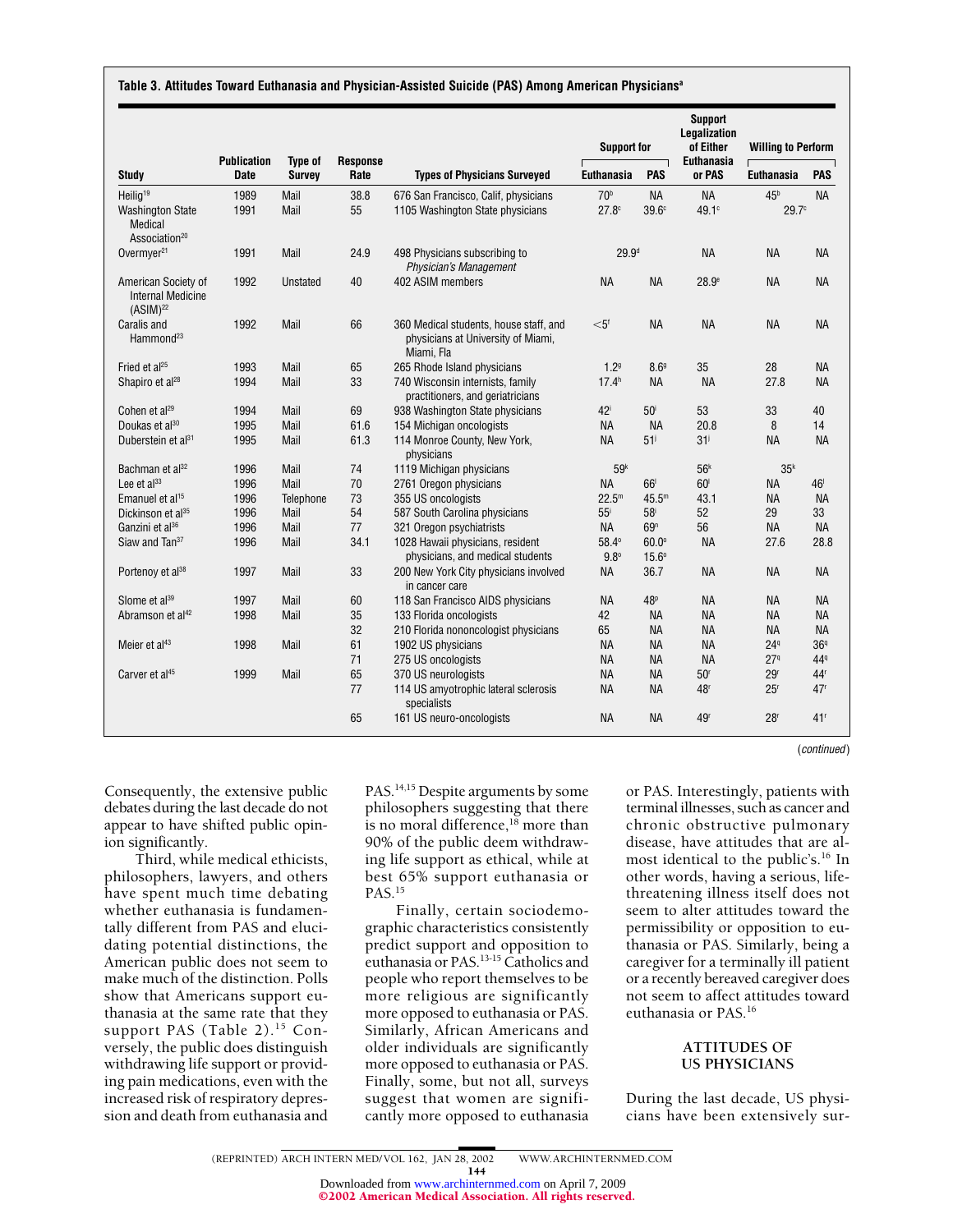## **Table 3. Attitudes Toward Euthanasia and Physician-Assisted Suicide (PAS) Among American Physiciansa (cont)**

|                                                                  | <b>Publication</b><br>Type of |           | <b>Response</b>   |                                                                 | <b>Support for</b> |                 | <b>Support</b><br>Legalization<br>of Either<br><b>Euthanasia</b> | <b>Willing to Perform</b> |                   |
|------------------------------------------------------------------|-------------------------------|-----------|-------------------|-----------------------------------------------------------------|--------------------|-----------------|------------------------------------------------------------------|---------------------------|-------------------|
| <b>Study</b>                                                     | Date                          | Survey    | Rate              | <b>Types of Physicians Surveyed</b>                             | <b>Euthanasia</b>  | <b>PAS</b>      | or PAS                                                           | Euthanasia                | <b>PAS</b>        |
| Mangus et al <sup>46</sup>                                       | 1999                          | Mail      | 58                | 227 Oregon medical students                                     | <b>NA</b>          | <b>NA</b>       | 64 <sup>1</sup>                                                  | <b>NA</b>                 | 52 <sup>1</sup>   |
|                                                                  |                               |           | 33                | 113 Non-Oregon medical students                                 | <b>NA</b>          | <b>NA</b>       | 66                                                               | <b>NA</b>                 | 60 <sup>1</sup>   |
| Willems et al <sup>47</sup>                                      | 2000                          | Telephone | 80                | 152 Oregon oncologists, internists,<br>and family practitioners | $24^{m}$           | 53 <sup>m</sup> | <b>NA</b>                                                        | <b>NA</b>                 | <b>NA</b>         |
| <b>American Society</b><br>of Clinical<br>Oncology <sup>48</sup> | 2000                          | Mail      | 41.7 <sup>c</sup> | 3299 US oncologists                                             | 6.5 <sup>m</sup>   | $22.5^m$        | <b>NA</b>                                                        | 2.0 <sup>m</sup>          | 15.6 <sup>m</sup> |

aData are given as percentages unless otherwise indicated. NA indicates not available. In many surveys, the precise wording of the question was not specified. **b** The questions stated: "Do you feel that patients should have the option of requesting active euthanasia when faced with incurable terminal illness?" and "If the Humane and Dignified Death Act is passed by California voters, would you participate in carrying out a patient's request for active voluntary euthanasia?"

cThe questions stated: "Suppose you had a patient who was terminally ill, mentally competent, and who requested in writing from you aid-in-dying. Should a physician have the legal right to give that patient a lethal injection to knowingly hasten death?" or "Would you give a prescription for a lethal dose of medication to be self-administered by the patient?" "Would you be willing to be personally involved in aiding a patient's death?"

<sup>d</sup> The question stated: "There are circumstances in which a physician would be justified in deliberately causing a patient's death."

<sup>e</sup>The question asked how respondents would vote on Washington State Initiative 119 to legalize euthanasia.

f The question asked about support for administering intravenous medication to cause cardiac arrest to a 29-year-old patient with acquired immunodeficiency syndrome (AIDS) with bowel obstructions who requests "medication to induce cardiopulmonary arrest."

<sup>9</sup>The questions stated that there was an "80-year-old man, who had terminal metastatic lung cancer," competent and not depressed, whose "pain was under satisfactory control, but he cannot bear being so debilitated that he can no longer do any of the things that made his life meaningful. He is asking for you to prescribe enough sleeping pills so that if he took them all, he would kill himself." Similarly, "the patient is in the hospital, too weak to swallow a lot of pills, and wishes to end his life. He is asking for a lethal injection."

h The question asked whether physicians would agree to perform euthanasia for a 24-year-old burn victim who had to undergo daily painful treatments, repeatedly stated a desire for death, and requests euthanasia. Respondents were also asked whether they would be willing to perform euthanasia if it were legalized. i The proportion of physicians who disagree with the statement that euthanasia or PAS "is never ethically justified."

j The yes or no questions stated: "Suicide may be an acceptable alternative for a patient with painful, debilitating terminal illness," and "I support legislation to legalize physician-assisted suicide under certain circumstances."

 $k$ The questions and choice of answers stated: "Suppose that the Michigan legislature were deciding between just 2 choices: (1) enacting a law banning all physician-assisted suicide or (2) enacting Plan A for physician-assisted suicide [which would legalize PAS]." "I support some forms of PAS, but only if the patient takes the final action." "I support the physician taking the final action." "I might be willing to participate in some forms of PAS."

l The yes or no questions stated: PAS "would be ethical in some cases" and "should be legal in some cases." "I might be willing in some cases to write a prescription for a lethal dose of medication requested by a terminally ill patient, if PAS were legal."

<sup>m</sup> The question stated: "A patient develops metastatic cancer, which invades the bones and causes excruciating pain. Current levels of morphine, nerve blocks, and other treatments are failing to control the pain completely. Would it be all right for the doctor, upon request from the patient, to administer intravenous drugs, such as potassium chloride intentionally to end the patient's life or to prescribe drugs so the patient could end his or her own life by overdose?"

<sup>n</sup> The questions stated whether, at least under some circumstances, physicians should be permitted to "write a prescription for medication whose sole purpose would be to allow [a competent terminally ill patient] to end his or her life?" and whether they supported implementation of Oregon Measure 16 to legalize PAS.

<sup>o</sup> The larger proportion are those physicians who approve of euthanasia or PAS in "some circumstances (unstipulated)," whereas the smaller proportion are those physicians who think it would be acceptable to perform euthanasia or PAS on a "terminally ill competent patient with lung cancer" who requests these interventions. p The question stated whether physicians would prescribe a dose of lethal medication for a competent AIDS patient to commit suicide at a future date.

<sup>q</sup> The proportion of physicians who would be willing under some circumstances to perform euthanasia or prescribe a medication for PAS if they were legal.

r The question stated whether PAS should be made explicitly legal by statute for terminally ill patients. The question about willingness to perform euthanasia or PAS asked, "Are there any clinical circumstances under which you would participate in [euthanasia or PAS] if legalized?"

veyed about euthanasia and PAS.19-48 Many of the surveys, especially the early ones, are problematic in their methods.<sup>5</sup> The surveyed cohorts are narrow or biased, and the response rates are low. More important, questions are frequently worded poorly and abstractly in a confusing, emotionally laden, or biased manner. For instance, they often conflate terminating medical treatments with euthanasia or ask whether euthanasia or PAS is never ethically justified. Furthermore, many of the questions use multiple hypothetical propositions—requiring leaps of imagination by respondents—that are known to make the data unreliable. For instance, physicians are frequently asked, if euthanasia or PAS were legalized, would there be some circumstances in which they would be willing to perform euthanasia or PAS? In addition, there has been no consistency among the questions, making it difficult to compare the data across different surveys. In recent years, the surveys have addressed some of these problems, making the data more reliable, although there still appears to be the problem that physicians confound euthanasia with terminating lifesustaining treatments and euthanasia with  $PAS$ <sup>16,43</sup>

Surveys of physicians' attitudes have evaluated 3 issues that have not usually been clearly distinguished: (1)

belief that euthanasia or PAS is ethically justifiable, (2) support for legalization of either intervention, and (3) willingness to perform either intervention (**Table 3**).<sup>19-48</sup> The more reliable surveys find that most US physicians do not view euthanasia or PAS as ethical. The major exceptions seem to ask abstractly whether these interventions might be justifiable "in some circumstances" (Table 3). More typical are surveys that report that fewer than half of physicians support euthanasia or PAS, or those in which respondents find suicide rational in some cases but believe that physicians should not assist (Table 3).

Regarding legalization, among physicians there seems to be no con-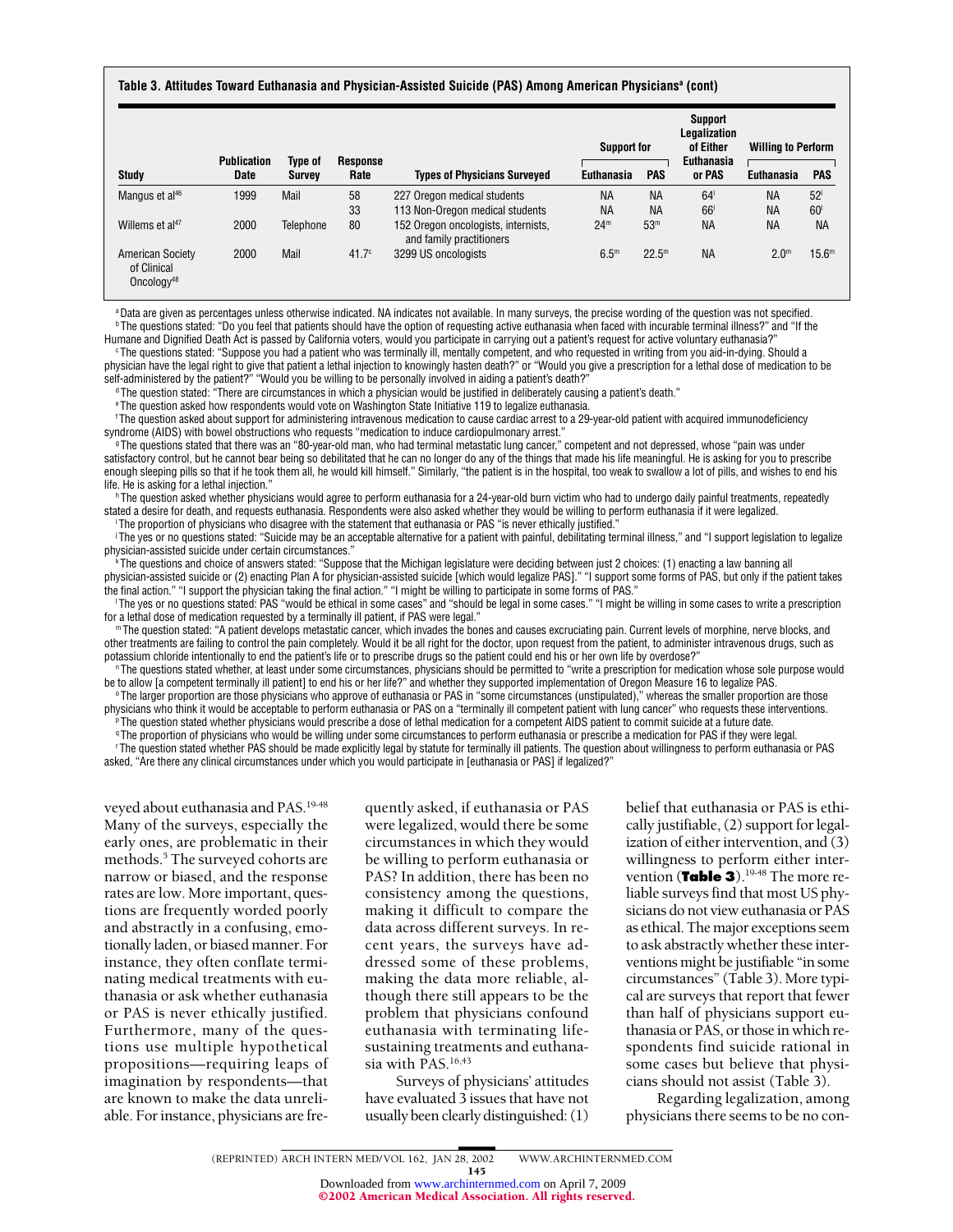sistent pattern, probably because questions ask about specific legislation that varies and because respondents may not be familiar with the particular facets of the legislation. For instance, in a survey of Michigan physicians, Bachman et al<sup>32</sup> could demonstrate most physicians (56.6%) supporting PAS only when they were forced to choose either legalization or an explicit ban; without being forced into this choice, only 38.9% supported permitting PAS. Consistently, few physicians would be willing to perform euthanasia or PAS if either were legalized (Table 3).

These data demonstrate another important factor: unlike the American public, US physicians distinguish between euthanasia and PAS. They are much more likely to support providing PAS than euthanasia.15,20,25,29,37,47,48 Only a few studies<sup>19,35,37,42</sup> have found most physicians supporting euthanasia. Therefore, unlike the American public, support for euthanasia or PAS among US physicians crucially depends on the intervention being asked about.<sup>15</sup> This is different from Dutch physicians, who do not seem to distinguish euthanasia and PAS.<sup>47</sup>

There are important factors associated with support for euthanasia or PAS. Like the American public, US physicians who are Catholic or religious are significantly less likely to support euthanasia or PAS.\* Similarly, surveys have reported certain specialties as more supportive of euthanasia or PAS than others.29,31,33,43,48 Surgical oncologists are more likely to support euthanasia or PAS than medical oncologists. Psychiatrists and obstetricians and gynecologists are more supportive of euthanasia or PAS, with internists, especially oncologists, less supportive. Still, others have found family or general practitioners as more supportive than internists.

Finally, at least among US oncologists, there appears to be a significant decline in support for euthanasia or PAS between the early and late 1990s.<sup>15,44,48</sup> Between 1994 and 1998, support for euthanasia and

PAS significantly declined among oncologists in the scenario of a patient terminally ill with cancer who had unremitting pain.<sup>15,48</sup> Although it is hard to know precisely why this decline has occurred, 2 explanations seem reasonable. The recent focus on end-of-life care has revealed the multiplicity of interventions, besides euthanasia and PAS, that can be used to improve the quality of life of the terminally ill. Consequently, euthanasia and PAS seem less necessary and desirable to ensure good end-of-life care. Furthermore, support tends to be higher when considering euthanasia and PAS in the abstract, as a philosophical question. But as they become more real and personal and physicians may be called on to actually perform these interventions, physicians are likely to be less supportive. This may also partially explain why psychiatrists, obstetricians, surgeons, and others who rarely care for terminally ill patients are more supportive than oncologists.

# **PRACTICES OF US PHYSICIANS**

Numerous studies have documented the practices of US physicians regarding euthanasia or PAS (**Table 4**). The precise proportion of physicians who have received such requests is unclear because there is significant variation in the reported frequencies. The different reported rates of requests for euthanasia and PAS may reflect methodological issues, such as: (1) the differences between mailed and telephone surveys; (2) the different dates of the surveys, with physicians being more willing to acknowledge performing these interventions in later years, as the debate becomes more public and accepted; (3) the different regions of the country, with those in the West having requests more frequently than those in the New England or North Central regions $43$ ; and (4) the different investigators, with physicians more willing to acknowledge performing these interventions when the survey comes from investigators from the same state or a colleague in the same specialty.15,30,32-34,39,43,48 However, in general, it appears that oncologists have received many more requests than nononcologists. Fewer than 20% of that the median number of PAS cases \**References 15, 21, 25, 29, 32, 33, 38, 42,*

nononcologists have received requests for PAS, while it appears that among oncologists as many as 50% have received requests for euthanasia or PAS (Table 4). This is probably because oncologists are more likely to care for dying patients than internists, surgeons, neurologists, or other physicians. Nevertheless, even among oncologists, the survey results vary considerably, suggesting residual methodological issues.

In general, physicians who have received requests have received few requests.34,39,43,45 For instance, Meier et  $al^{43}$  report that, overall, physicians who received requests for PAS received a median of 3 requests (range, 1-100) in their careers and a median of 4 requests (range, 1-50) for euthanasia. Carver et al<sup>45</sup> reported that, among neurologists who received requests, the mean number of requests for PAS was 7 and was 5 for euthanasia.

Many studies indicate that a small, but definite, proportion of US physicians have performed euthanasia or PAS, despite its being illegal. Again, the data provide conflicting evidence on the precise frequency of such interventions, with reported frequencies varying more than 6-fold even among the best studies (Table 4). As with requests, oncologists generally report having performed euthanasia or PAS more frequently. Much of this variation may be attributable to the reasons already cited, especially the differences in specialties. However, there is another methodological concern. The study by Meier et al<sup>43</sup> is the only study to have reported that more US physicians perform euthanasia than PAS. This finding contrasts with the data showing that US physicians are significantly more supportive of PAS than euthanasia.15,20,25,29,37,47,48 This result may be because physicians were classifying cases of terminating care as euthanasia. As reported by Emanuel et al, $49$ despite careful wording, physicians frequently confound euthanasia and terminating life-sustaining treatments, and this may be more common and harder to control for in mailed rather than telephone surveys.

When US physicians have performed euthanasia or PAS, they have done so rarely. Meier et al<sup>43</sup> reported<br>that the median number of PAS cases

*<sup>43, 47, 48.</sup>*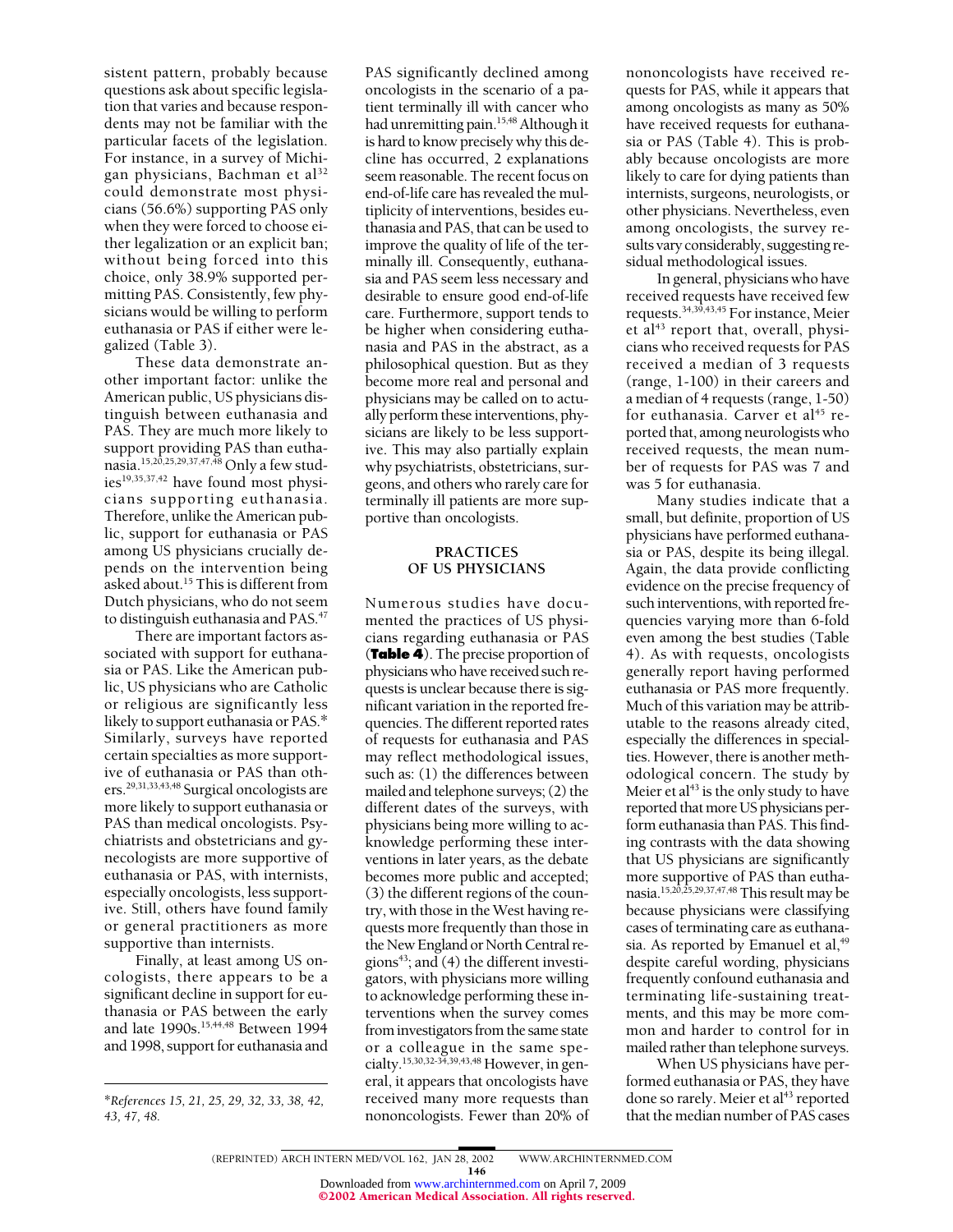|                                                                  | <b>Publication</b> | <b>Type of</b> | <b>Response</b> |                                                                                            | <b>Requests for</b>    |                   | Performance of   |                |  |
|------------------------------------------------------------------|--------------------|----------------|-----------------|--------------------------------------------------------------------------------------------|------------------------|-------------------|------------------|----------------|--|
| <b>Study</b>                                                     | <b>Date</b>        | <b>Survey</b>  | Rate            | <b>Types of Physicians Surveyed</b>                                                        | Euthanasia             | PAS               | Euthanasia       | PAS            |  |
| Overmyer <sup>21</sup>                                           | 1991               | Mail           | 24.9            | 498 Physicians subscribing to<br>Physician's Management                                    | <b>NA</b>              | 19.0+             | 9.4 <sub>†</sub> | $3.7+$         |  |
| American Society of<br>Internal Medicine<br>$(ASIM)^{22}$        | 1992               | Unstated       | 40              | 402 ASIM members                                                                           | <b>NA</b>              | 24.3 <sup>‡</sup> | 20.6‡            |                |  |
| Caralis and<br>Hammond <sup>23</sup>                             | 1992               | Mail           | 66              | 360 Medical students, house staff,<br>and physicians at University of<br>Miami, Miami, Fla | 34.2§                  |                   | <b>NA</b>        | <b>NA</b>      |  |
| Fried et al <sup>25</sup>                                        | 1993               | Mail           | 65              | 265 Rhode Island physicians                                                                | 13.2                   | 18.9              | 1.3              | 2.5            |  |
| Shapiro et al <sup>28</sup>                                      | 1994               | Mail           | 33              | 740 Wisconsin internists, family<br>practitioners, and geriatricians                       | 48.2                   | <b>NA</b>         | 2.2              | <b>NA</b>      |  |
| Doukas et al <sup>30</sup>                                       | 1995               | Mail           | 61.6            | 154 Michigan oncologists                                                                   | 38<br>43               |                   | 4                | 18             |  |
| Lee et $al^{33}$                                                 | 1996               | Mail           | 70              | 2761 Oregon physicians                                                                     | <b>NA</b>              | 21                | <b>NA</b>        | $\overline{7}$ |  |
| Back et al <sup>34</sup>                                         | 1996               | Mail           | 57              | 828 Washington State physicians                                                            | $\overline{4}$         | 12                | 1.7              | 4.6            |  |
|                                                                  |                    |                | 56              | 107 Washington State oncologists                                                           | 9                      | 18                | <b>NA</b>        | <b>NA</b>      |  |
| Emanuel et al <sup>15</sup>                                      | 1996               | Telephone      | 73              | 355 US oncologists<br>50.6<br>37.6                                                         |                        | 1.8               | 13.5             |                |  |
| Portenoy et al <sup>38</sup>                                     | 1997               | Mail           | 33              | 200 New York City physicians<br>involved in cancer care                                    | 40                     | 52                | <b>NA</b>        | NA             |  |
| Slome et al <sup>39</sup>                                        | 1997               | Mail           | 60              | 118 San Francisco, Calif, acquired<br>immunodeficiency virus (AIDS)<br>physicians          | <b>NA</b><br><b>NA</b> |                   | <b>NA</b>        | 53¶            |  |
| Abramson et al <sup>42</sup>                                     | 1998               | Mail           | 35              | 133 Florida oncologists                                                                    | 62                     | 56                | <b>NA</b>        | <b>NA</b>      |  |
|                                                                  |                    |                | 32              | 210 Florida physicians                                                                     | 20                     | 20                | <b>NA</b>        | <b>NA</b>      |  |
| Meier et al <sup>43</sup>                                        | 1998               | Mail           | 61              | 1902 US physicians                                                                         | 11.1                   | 18.3              | 4.7              | 3.3            |  |
|                                                                  |                    |                | 71              | 275 US oncologists                                                                         | 13                     | 25                | $\overline{c}$   | 3              |  |
| Carver et al <sup>45</sup>                                       | 1999               | Mail           | 65              | 370 US neurologists                                                                        | 12                     | 20                | <b>NA</b>        | <b>NA</b>      |  |
|                                                                  |                    |                | 77              | 114 US amyotrophic lateral sclerosis<br>specialists                                        | 10                     | 41                | <b>NA</b>        | <b>NA</b>      |  |
|                                                                  |                    |                | 65              | 161 US neuro-oncologists                                                                   | 12                     | 25                | <b>NA</b>        | <b>NA</b>      |  |
| Willems et al <sup>47</sup>                                      | 2000               | Telephone      | 80              | 152 Oregon oncologists, internists,<br>and family practitioners                            | 48                     |                   | 0                | $7$            |  |
| Ganzini et al <sup>52</sup>                                      | 2000               | Mail           | 65              | 2649 Oregon physicians                                                                     | <b>NA</b>              | 5                 | <b>NA</b>        | <b>NA</b>      |  |
| <b>American Society</b><br>of Clinical<br>Oncology <sup>48</sup> | 2000               | Mail           | 41.7            | 3299 US oncologists                                                                        | 38.2#                  | 56.2#             | 3.7#             | 10.8#          |  |

\*Data are given as percentages unless otherwise indicated. NA indicates not available. Unless otherwise stated, the questions ask about receiving requests for euthanasia or PAS and providing euthanasia or PAS.

†The questions asked whether respondents "had received requests for information that would cause a patient's death," "had provided information that could be used to cause a patient's death," and "had deliberately taken clinical actions that would directly cause a patient's death."

‡The questions stated: "Has a terminally ill patient ever asked you for assistance in committing suicide?" and "Have you ever taken deliberate action that would directly cause a patient's death?"

§The question asked whether patients have requested assistance in dying. Proportions differed significantly among students, house staff, and physicians. The question stated: "Have any of your patients ever asked you to intentionally prescribe large amounts of drugs to let them end their own lives by overdose?," "Have you ever actually prescribed drugs to a patient knowing the patient intended to use them to end his or her life?," Has any patient ever asked you to inject drugs to intentionally end his or her life?," and "Have you ever actually injected drugs to intentionally end a patient's life?"

¶The question stated: How many times have you "granted an AIDS patient's request for assistance in committing suicide?"

#The questions stated: "How many times have you received a request to provide a patient with a prescription so the patient could end his or her life by an overdose?," "How many times have you actually provided a patient with a prescription so the patient could end his or her life by an overdose?," "How many times have you received a request from a patient or patient's family to inject the patient with medication to intentionally end the patient's life?," and "How many times have you actually injected a patient with medication to intentionally end the patient's life?"

was 2 (range, 1-25), and the median number of euthanasia cases also 2 (range, 1-150). A recent survey of oncologists by the American Society of Clinical Oncology reported that, of those who had performed PAS, 37% had done so only once in their careers, while 18% had done so 5 or more times.<sup>48</sup> Similarly, among the US oncologists who had performed euthanasia, more than half had done so only once, and just 12% had done so 5 or more times.<sup>48</sup>

Beyond the rates of requests and performance of euthanasia and PAS, what do physicians do when they receive a request and when they perform euthanasia or PAS? Back et  $a^{34}$  reported that initially 76% of physicians increased treatment of physical symptoms, 65% treated depression and anxiety, and 24% referred the patient for a psychiatric evaluation. Similarly, Meier et al<sup>43</sup> reported that 71% of physicians responded to requests for euthanasia or PAS by increasing analgesic treatment, while 30% used fewer lifeprolonging therapies and 25% prescribed antidepressants.

Regarding the actual performance of euthanasia and PAS, Meier<sup>43</sup> and Emanuel<sup>49</sup> and their colleagues provide similar data, at least as regards PAS (**Table 5**). They show that, while safeguards are adhered to overall, there are a myriad of problems. For instance, although most patients initiated the request for PAS,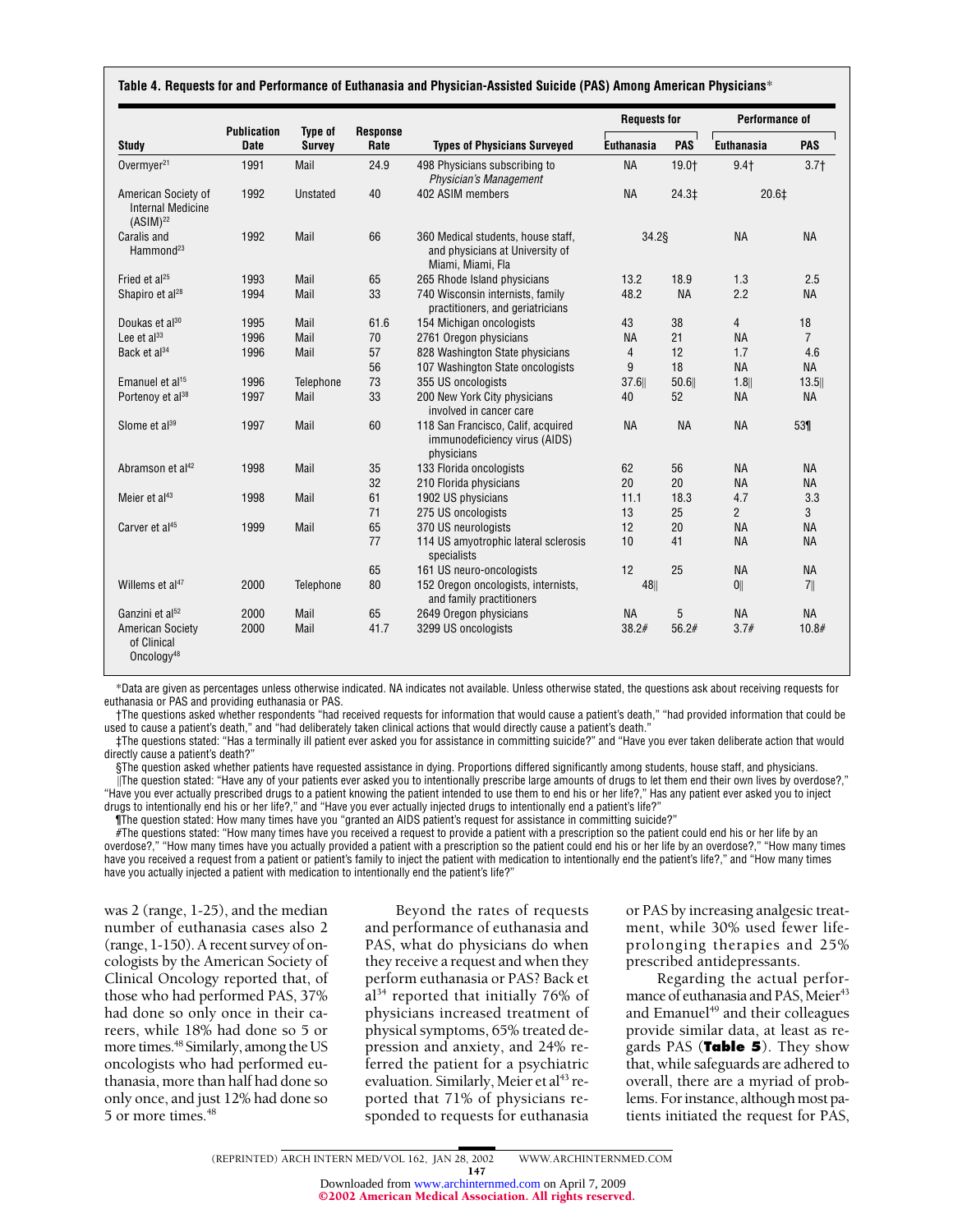| Study                         | <b>Publication</b><br><b>Date</b> | <b>Type of Survey</b> | <b>Response</b><br>Rate | <b>Types of Patients</b><br><b>Surveyed</b>                           | <b>Personally</b><br><b>Considered</b><br>Euthanasia<br>or PAS | <b>Factors Associated</b><br><b>With Considering</b><br><b>Euthanasia or PAS</b>     | <b>Factors Not</b><br><b>Associated With</b><br><b>Considering</b><br>Euthanasia<br>or PAS |
|-------------------------------|-----------------------------------|-----------------------|-------------------------|-----------------------------------------------------------------------|----------------------------------------------------------------|--------------------------------------------------------------------------------------|--------------------------------------------------------------------------------------------|
| Emanuel et al <sup>15</sup>   | 1996                              | Telephone             | 61                      | 155 New England<br>patients with cancer                               | 27.3                                                           | Depressive symptoms<br>Poor physical functioning<br>Less religious<br>Higher incomes | Pain                                                                                       |
| Breitbart et al <sup>50</sup> | 1996                              | Mail                  | <b>NA</b>               | 378 New York City<br>patients with human<br>immunodeficiency<br>virus | 55 <sup>‡</sup>                                                | Depression<br>Hopelessness<br>Fewer social supports                                  | Pain<br>Pain intensity<br>Pain-related<br>functional<br>impairment                         |
| Ganzini et al <sup>51</sup>   | 1998                              | In-person interview   | 71                      | 140 Oregon patients<br>with amyotrophic<br>lateral sclerosis          | 56 <sub>5</sub>                                                | Male<br>More education<br>Hopelessness<br>Less religious                             | Depression<br>Pain<br>Perceived effect<br>on family<br>Use of hospice                      |
| Emanuel et al <sup>16</sup>   | 2000                              | In-person interview   | 87.4                    | 988 US terminally ill<br>patients                                     | 10.5                                                           | Lack of appreciation<br>Depressive symptoms<br>Care needs<br>Pain                    |                                                                                            |

\*Data are given as percentages unless otherwise indicated. NA indicates not available.

†Considering euthanasia or PAS-pooled patients who had positive responses to questions about considering euthanasia or PAS for themselves, hoarding drugs for the purpose of suicide, and reading the Hemlock Society's book, *Final Exit*.

‡The question asked: "Would you consider physician-assisted suicide if it were legal?"

§The yes or no question stated: "Under some circumstances I would consider taking a prescription for a medicine whose sole purpose was to end my life."

The question asked: "Have you seriously thought about taking your life or asking your doctor to end your life?"

almost half of them did not repeat the request. Most important, both studiesshowthatabout5%ofpatientswere unconscious at the time of death and could not, therefore, provide concurrent consent. More than 95% of patients had severe symptoms, but according to Meier et al, only 54% had significant pain, while according to Emanueletal,84%ofthepatientswith cancerwhoreceivedPAShadsubstantial pain. In 40% to 54% of cases, the patients were getting hospice care, at least one measure of quality end-oflife care. Similarly, in many cases, patientswhoreceivePAShadlong-term  $relationships (>1 year)$  with their physicians. Finally, there are divergent data, ranging from 20% to 40%, on what proportion of patients provided with medications or a prescription ultimately does not use them. Differences inunderlyingdiseasemaypartiallyaccount for differences in the data between these 2 studies; Meier et al provide data on patients with many different terminal illnesses, whereas Emanuel et al interviewed oncologists and provided data on patients dying of cancer.

Two studies have examined the effect on physicians of performing euthanasia or PAS. Meier et al<sup>43</sup> and Emanuel et al<sup>49</sup> reported that most physicians were comfortable with having performed euthanasia or PAS. According to Meier et al, 19% of physicians were uncomfortable after performing PAS, and 12% were uncomfortable after performing euthanasia. (This lower proportion of uncomfortableness after performing euthanasia may reflect that many of these so-called euthanasia cases were actually cases of terminating lifesustaining treatments.) They also found that in similar circumstances only 1% would not comply with PAS and 7% would not comply with euthanasia. Emanuel et al reported that 25% regretted performing euthanasia or PAS and that 15% had adverse emotional reactions to performing euthanasia or PAS. At least in the cases reported by Emanuel et al, these reactions did not seem related to fear of prosecution.

Finally, there is some disagreement about failed PAS attempts. Emanuel et al<sup>49</sup> reported that in  $15\%$ of cases PAS failed; that is, patients were given a prescription or attempted suicide, but did not die. Ganzini et al<sup>52</sup> recently reported that there had been no failed PAS attempts in Oregon since legalization. The reports from the first 2 years' experience by the Oregon Health Division, Portland, also show no failed PAS attempts.<sup>53</sup> As Nuland<sup>54</sup> notes, the lack of problems with PAS in these reports from Oregon contrasts with the recently reported Dutch experience, in which 7% of PAS cases had complications and in 16% it was taking "longer than expected."55 Ultimately, in 18.4% of PAS cases in the Netherlands, physicians intervened to administer lethal medications, converting PAS cases into euthanasia.<sup>53</sup> The importance of this for the United States relates to the possibility of legalizing PAS without legalizing euthanasia, and what is to be done in the cases of failed PAS. As the data demonstrate, in the Netherlands, the accepted norm is to administer lethal medications—that is, perform euthanasia—in cases of failed PAS. This would not be permitted in the United States if euthanasia remains illegal. If the data from Emanuel et al and the Dutch investigators are correct, there may be serious dilemmas for physicians if PAS is legalized but euthanasia is not.

©2002 American Medical Association. All rights reserved.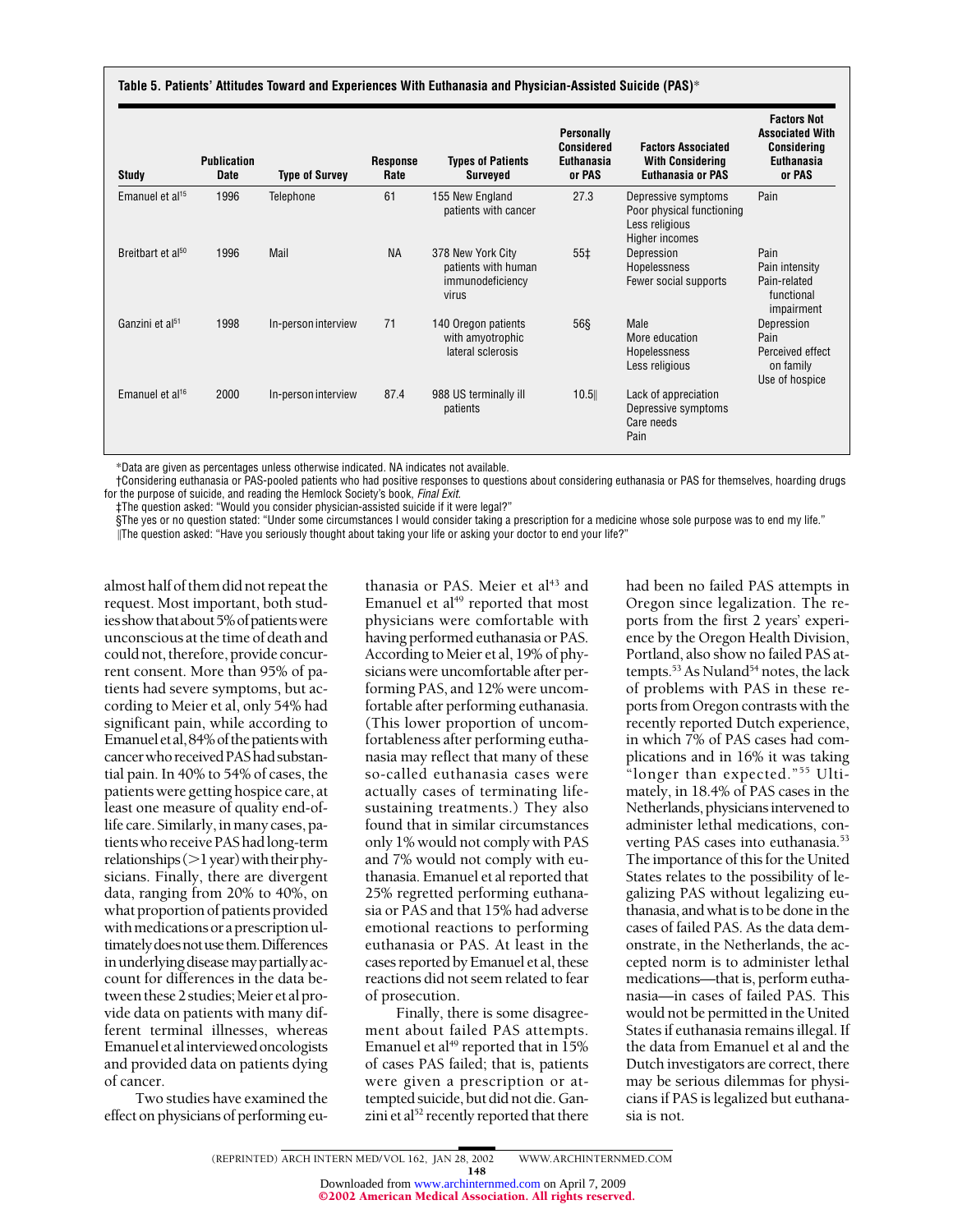### **Table 6. Attitudes and Experiences of Euthanasia and Physician-Assisted Suicide (PAS) Among American Nonphysician Health Professionals**\*

|                                       |                                   |                                 |                         |                                                                                                 | <b>Support for</b> |            | <b>Received</b><br><b>Requests for</b> |           | <b>Performed</b> |            |
|---------------------------------------|-----------------------------------|---------------------------------|-------------------------|-------------------------------------------------------------------------------------------------|--------------------|------------|----------------------------------------|-----------|------------------|------------|
| <b>Study</b>                          | <b>Publication</b><br><b>Date</b> | <b>Type of</b><br><b>Survey</b> | <b>Response</b><br>Rate | <b>Type of Health</b><br><b>Professionals Surveyed</b>                                          | Euthanasia         | <b>PAS</b> | <b>Euthanasia</b>                      | PAS       | Euthanasia       | <b>PAS</b> |
| Young et al <sup>56</sup>             | 1993                              | Mail                            | 61                      | 1210 Members of Oncology<br><b>Nursing Society</b>                                              | 46†                | <b>NA</b>  | <b>NA</b>                              | <b>NA</b> | <b>NA</b>        | <b>NA</b>  |
| Anderson and<br>Caddell <sup>57</sup> | 1993                              | Mail                            | Unspecified             | 40 Nurses, 13 pharmacists,<br>10 other                                                          | 60‡                | <b>NA</b>  | <b>NA</b>                              | <b>NA</b> | <b>NA</b>        | <b>NA</b>  |
| Rupp and<br>Isenhower <sup>58</sup>   | 1994                              | Mail                            | 61                      | 534 US pharmacists                                                                              | 48.6§              | <b>NA</b>  | <b>NA</b>                              | <b>NA</b> | <b>NA</b>        | <b>NA</b>  |
| Davis et al <sup>59</sup>             | 1995                              | In-person<br>interview          | Unspecified             | 80 Cancer and dementia<br>unit nurses                                                           | 21.2               | <b>NA</b>  | <b>NA</b>                              | <b>NA</b> | <b>NA</b>        | <b>NA</b>  |
| Asch <sup>60</sup>                    | 1996                              | Mail                            | 71                      | 852 US critical care nurses                                                                     | <b>NA</b>          | <b>NA</b>  | 17                                     |           | 15.6             |            |
| Matzo and<br>Emanuel <sup>61</sup>    | 1997                              | Mail                            | 74                      | 441 New England oncology<br>nurses                                                              | <b>NA</b>          | <b>NA</b>  | 25                                     | 30¶       | 4.5              | 11         |
| Portenoy et al <sup>38</sup>          | 1997                              | Mail                            | 64                      | 276 New York City nurses<br>involved in cancer care                                             | <b>NA</b>          | 34.0       | 40                                     | 64        | <b>NA</b>        | <b>NA</b>  |
|                                       |                                   |                                 | 72                      | 71 New York City social<br>workers involved in<br>cancer care                                   | <b>NA</b>          | 44.6       | 57                                     | 83        | <b>NA</b>        | <b>NA</b>  |
| Kowalski <sup>62</sup>                | 1997                              | Mail                            | 27                      | 538 Nevada nurses                                                                               | 44.3#              | 52.9#      | <b>NA</b>                              | <b>NA</b> | <b>NA</b>        | 47#        |
| Beder <sup>63</sup>                   | 1998                              | In-person<br>interview          | Unspecified             | 100 New York<br>gerontological nurses                                                           | <b>NA</b>          | $46**$     | <b>NA</b>                              | 43        | <b>NA</b>        | <b>NA</b>  |
| Leiser et al <sup>64</sup>            | 1998                              | Mail                            | 50                      | 215 San Francisco, Calif.<br>nurses caring for patients<br>with human<br>immunodeficiency virus | 65††               |            | <b>NA</b>                              | <b>NA</b> | <b>NA</b>        | <b>NA</b>  |

\*Data are given as percentages unless otherwise indicated. NA indicates not applicable.

†The question stated: "You are the nurse who has been caring for Mr A for the past 2 years. Mr A is terminally ill with cancer and has chosen to have his physician assist him with dying."

‡The question stated whether the respondent agreed with the physician's action described in the article "It's over, Debbie."1

§The question stated: "Do you think it is ever appropriate for a physician to actively assist a patient to end his or her life?"

The questions stated: "Have you ever been asked by a patient, family member, or other surrogate to administer a medication to a patient or perform some other act with the intent of causing that patient's death—other than withholding or withdrawing life-sustaining treatment?" and "While a critical care nurse, have you ever administered a medicine to a patient or performed some other act with the intent of causing or hastening that patient's death—other than the withdrawal of life-sustaining treatment?"

¶The questions stated: "Have any of your patients ever asked you to intentionally provide large amounts of physician-ordered drugs to let them end their own lives by overdose?" and "Have you ever actually provided or prescribed drugs to a patient, knowing the patient intended to use them to end his or her own life?"

#The questions stated: "A mentally competent, terminally ill patient requests the physician to supply him with a prescription so that he may commit suicide. The physician writes a prescription for 60 secobarbital (Seconal) tablets. The patient takes them all at once and dies." and "A mentally competent, terminally ill patient requests the physician to end his life. The suffering patient is physically incapable of assisting with his own suicide. The physician administers 100 mEq of potassium chloride intravenous push. The dose is lethal." and "Would you assist in PAS if it were legalized?"

\*\*The question stated: "Do you support legalization of physician-assisted suicide for all age groups?"

††The yes or no question stated: "In keeping with humane care for the patient, it is sometimes acceptable to hasten a patient's death upon their request."

# **ATTITUDES AND PRACTICES OF US NONPHYSICIAN HEALTH PROFESSIONALS**

There have been at least 9 surveys of nonphysician health care professionals (mostly nurses) regarding euthanasia and PAS (**Table 6**).38,56-64 Overall, these studies are not as rigorous in their methods as the best studies of physicians or patients. They demonstrate that about half of nonphysician health professionals support euthanasia or PAS in some circumstances, and that fewer than one third have received requests for euthanasia or PAS. Again, the type of religion and the strength of religious beliefs are associated with support for euthanasia and PAS. The data regarding performance of euthanasia or PAS by nurses vary widely, with one study showing that about 16% have participated in euthanasia or PAS, and others showing that fewer than 5% have done so (Table 6).

# **ATTITUDES AND PRACTICES OF US PATIENTS**

Although some studies have examined patients' wishes to hasten death and suicidal ideation, only a few studies<sup>15,16,52,53,65</sup> have actually examined the attitudes and experiences of US patients regarding euthanasia and PAS (Table 5). Breitbart et al<sup>50</sup> examined patients with human immunodeficiency virus and acquired immunodeficiency disease syndrome (HIV/AIDS) in New York City; Ganzini et al<sup>51</sup> interviewed patients with amyotrophic lateral sclerosis in Oregon; and Emanuel et al<sup>15</sup> surveyed patients with cancer in Massachusetts. In addition, there are data reporting on the first 2 years' experience of legalized PAS in Oregon, involving some 43 cases.53,65 There are additional data on the practices of euthanasia and PAS among patients determined to be terminally ill by their physicians.16 Four major conclusions can be drawn from these data.

©2002 American Medical Association. All rights reserved. Downloaded from [www.archinternmed.com](http://www.archinternmed.com) on April 7, 2009

<sup>149</sup>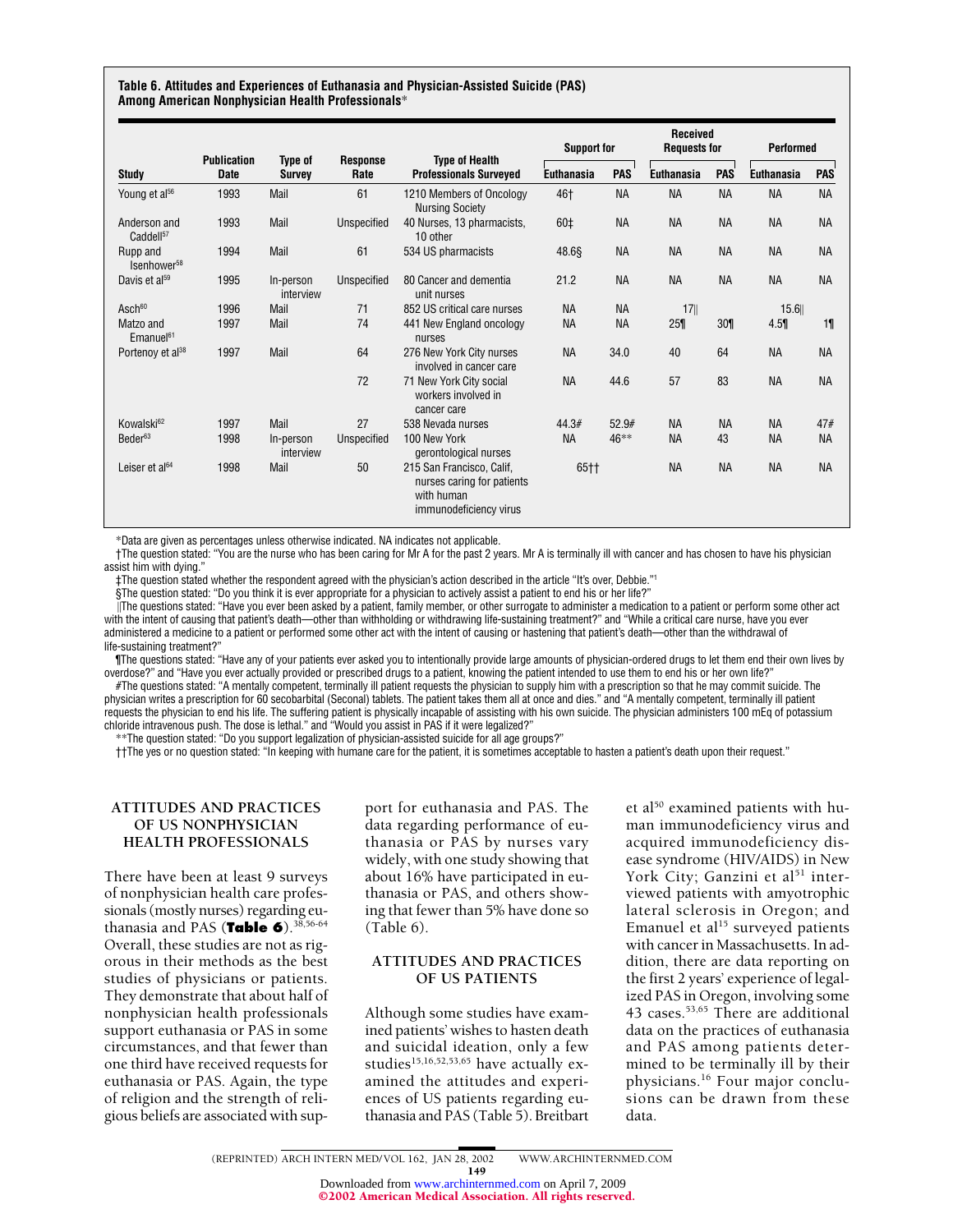First, mainly patients with cancer use euthanasia and PAS. Among the first 43 cases of PAS in Oregon, 72% of the patients had cancer.<sup>53</sup> Meier et al $43$  report that among patients receiving PAS, 70% had cancer, while among those receiving euthanasia, only 23% had cancer. These data are comparable to the data from the Netherlands, in which 80% of euthanasia and 78% of PAS cases involved patients with cancer,<sup>66</sup> and from the Northern Territory, Australia, where all 7 patients who received euthanasia when it was briefly legalized had cancer.<sup>67</sup>

Second, it appears that pain is not a major determinant of interest in or use of euthanasia or PAS (Table 5). Almost all of these studies—as well as the interviews with physicians who have administered euthanasia and PAS34,43—have shown that pain is not a predictor of patients' interest in euthanasia or PAS. For instance, among the patients receiving PAS in Oregon, only 1 of 15 had uncontrolled pain.<sup>65</sup> Breitbart et al<sup>50</sup> reported that pain, pain intensity, and pain-related functional impairment were not associated with interest in PAS among patients with HIV/AIDS. Emanuel et al<sup>15</sup> reported that for oncology patients, pain was not associated with personal interest in euthanasia or PAS. However, they did find that for terminally ill patients, pain was among the factors associated with personally considering euthanasia or PAS.16

Third, depression, hopelessness, and general psychological distress are consistently associated with interest inPASandeuthanasia(Table5).Breitbart et al<sup>50</sup> reported that depression and hopelessness were strongly related to interest in PAS for patients with HIV/ AIDS. Emanuel et al<sup>15</sup> reported that, for oncology patients and terminally illpatients,depressivesymptomswere associated with personal interest in euthanasia or PAS, such as discussing these interventions and hoarding drugs for the purpose of PAS. Ganzini et al<sup>51</sup> (p968) reported that hopelessness, but not depression, was associated with "considering taking a prescription for a medicine whose sole purpose was to end my life."

Fourth, Emanuel et al<sup>16</sup> reported that among terminally ill patients, the extent of caregiving needs was associated with interest in euthanasia or PAS. Ganzini et al,<sup>51</sup> however, reported that there was not an association between the burden of caring for the patients and whether caregivers supported or opposed a patient's request for PAS.

Although it is known that PAS and euthanasia occur in a small proportion of all deaths, what is not known is the precise frequency these interventions are used. In the Netherlands, 3.4% of all deaths are by euthanasia and PAS, including involuntary euthanasia.66 In Oregon, the proportion of all deaths by PAS reported to the Oregon Health Division is 0.09%.<sup>53</sup> Such a low rate raises skepticism that not all cases of physician-assisted death are reported.<sup>54</sup> Emanuel et al<sup>16</sup> have reported a rate of 0.4% among competent terminally ill US patients.

# **FUTURE EMPIRICAL RESEARCH REGARDING EUTHANASIA AND PAS**

There are 6 major areas related to euthanasia and PAS in need of additional research in the United States. First, there are few data on the relationship between euthanasia or PAS and the provision of optimal end-of-life care. Are euthanasia and PAS used as truly last-ditch interventions for patients refractory to appropriate end-of-life interventions? Or are they used as substitutes for optimal end-of-life care? The American Society of Clinical Oncology survey suggested that there was a relationship between not being able to get dying patients all the care they needed and use of euthanasia and PAS.<sup>46</sup> This result needs confirmation. Furthermore, we need to understand what are the predictors of physicians who come to use euthanasia and PAS only after trying optimal care, vs those who use these interventions as a substitute. Is this the result of structural or financial barriers to optimal end-of-life care, or is it the result of problems on the part of physicians, such as lack of training in end-of-life care?

Second, there are divergent data on how frequently PAS fails and no data on what is done when it does fail. If, in the United States, only PAS will be legalized, what do physicians do when it fails?

Third, there is no information on the short- and long-term effects of euthanasia and PAS on the surviving family members of the patients.16 Immediately after the interventions, families may have the psychological need to be supportive of the decision and believe that the right thing was done. However, with the passage of time, they may have different views.

Fourth, there are conflicting data on the actual frequency of euthanasia and PAS. These interventions occur, but how frequently? It may be that conducting a death certificate follow-back study modeled on the Dutch studies<sup>55,66</sup> will be the best way to obtain accurate data on the frequency of these interventions, as well as the reasons for the interventions, the palliative measures taken, and the effects on the family.

Fifth, there are no data on the frequency of nonvoluntary euthanasia in the United States. In the Netherlands, nonvoluntary euthanasia occurs in 0.7% of all deaths.<sup>55</sup> The rate may be higher in the United States, given the expense and financial problems associated with endof-life care.68,69 Issues of coercion and of performing euthanasia on patients who are not competent are serious, and there are inadequate data on these events in the United **States** 

Finally, there are no data on euthanasia and PAS among children. Although death is rare among children, annually there are several thousand deaths among children with cancer and HIV/AIDS. These deaths tend to occur after significant and prolonged illnesses, and symptom management is less than optimal.70 The American Society of Clinical Oncology survey of US oncologists suggests that there are instances of pediatric euthanasia or PAS.<sup>48</sup> Why these occur and how they are handled are also important and controversial issues.

Unfortunately, each of these issues is difficult to study because euthanasia and PAS are rare events, requiring screening of many physicians to identify just a few cases. Therefore, such studies will be large and expensive.

©2002 American Medical Association. All rights reserved. Downloaded from [www.archinternmed.com](http://www.archinternmed.com) on April 7, 2009

<sup>150</sup>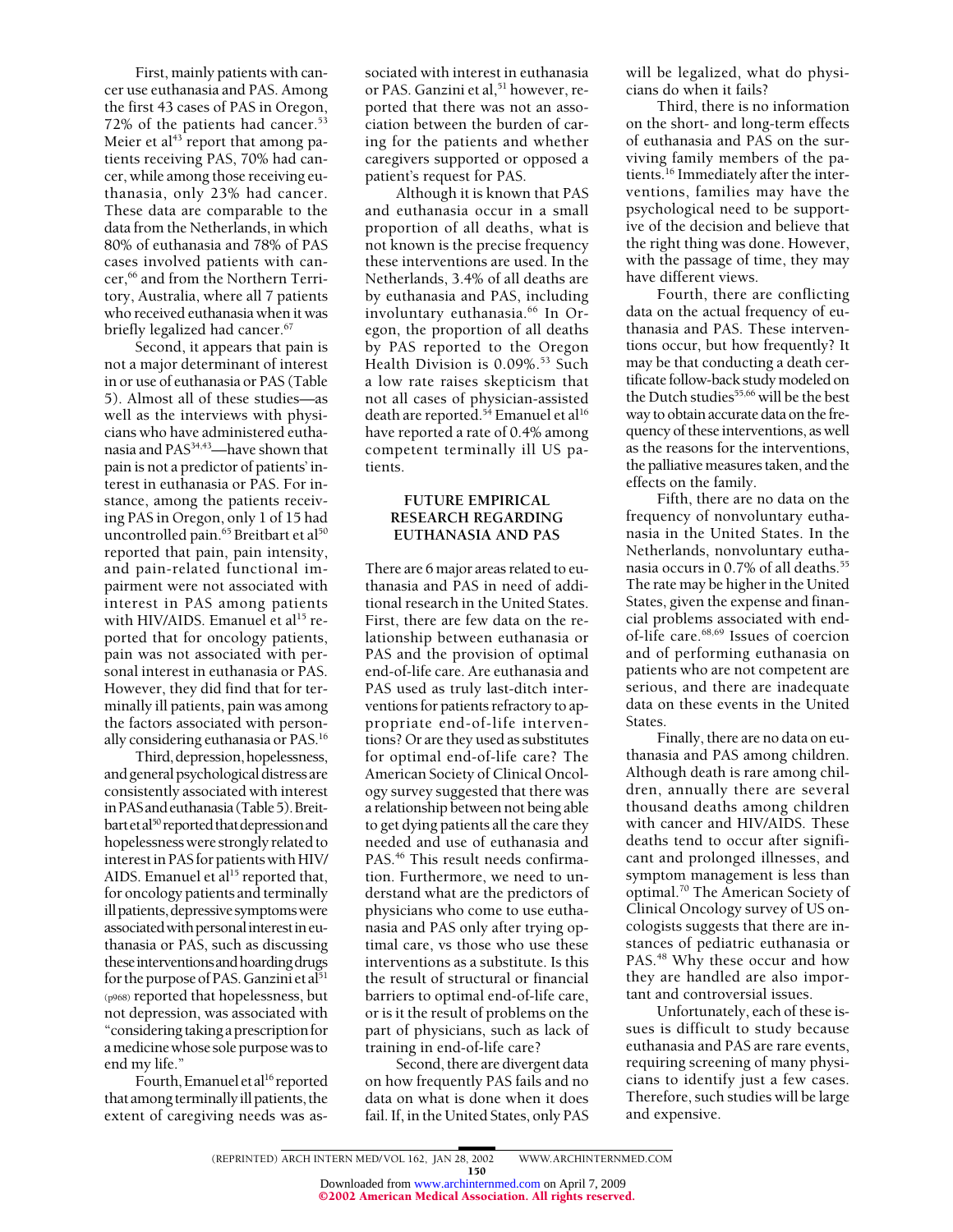# **CONCLUSIONS**

During the last decade, there has been a substantial amount of empirical research conducted on euthanasia and PAS in the United States. This empirical research has revealed many unexpected findings that have significantly affected the public debate. Such findings include: (1) Public support for euthanasia and PAS is closely linked with the reasons patients want these interventions; most of the public support the interventions only for patients in excruciating pain. (2) Yet, pain does not appear to be the primary factor motivating patients to request euthanasia and PAS; depressive symptoms, hopelessness, and other psychological factors appear to motivate patients'requests for euthanasia and PAS. Therefore, public support conflicts with the actual facts about patient interest in euthanasia and PAS. (3) Euthanasia and PAS occur, albeit at a low rate. Indeed, more than 99% of all dying Americans do not have these interventions, and even in the Netherlands, more than 96% of all decedents do not have these interventions.

*Accepted for publication May 1, 2001. Corresponding author and reprints: Ezekiel J. Emanuel, MD, PhD, Department of Clinical Bioethics, Warren G. Magnuson Clinical Center, Bldg 10, Room 1C118, National Institutes of Health, Bethesda, MD 20892-1156.*

#### **REFERENCES**

- 1. Anonymous. A piece of my mind: it's over, Debbie. *JAMA*. 1988;259:272.
- 2. Kass LR. Neither for love nor money: why doctors must not kill. *Public Interest*. Winter 1989:25-46.
- 3. Singer PA, Siegler M. Euthanasia: a critique. *N Engl J Med*. 1990;322:1881-1883.
- 4. Quill TE. Death and dignity: a case of individualized decision making. *N Engl J Med*. 1991;324: 691-694.
- 5. Emanuel EJ. Euthanasia: historical, ethical, and empiric perspectives. *Arch Intern Med*. 1994;154: 1890-1901.
- 6. *Washington v Glucksberg*, 117 S Ct 2258 (1997).
- 7. *Vacco v Quill*, 117 S Ct 2293 (1997).
- 8. *Krischer v McIver*, 697 So 2d 97 (Fla 1997).
- 9. Doerflinger RM. An uncertain future for assisted suicide. *Hastings Cent Rep*. 1999;29:52.
- 10. Maine lawmakers reject bill allowing doctorassisted suicide. *New York Times*. February 12, 1998:25.
- 11. Ayers BD. A rejection on suicide in Michigan. *New York Times*. November 4, 1998:B1.
- 12. Emanuel EJ. History of euthanasia debates in the United States and Britain. *Ann Intern Med*. 1994; 121:793-802.
- 13. Roper Center for Public Opinion Research. Storrs: University of Connecticut.
- 14. Blendon RJ, Szalay US, Knox RA. Should physicians aid their patients in dying? the public perspective. *JAMA*. 1992;267:2658-2662.
- 15. Emanuel EJ, Fairclough DL, Daniels ER, Clarridge BR. Euthanasia and physician-assisted suicide: attitudes and experiences of oncology patients, oncologists, and the public. *Lancet*. 1996; 347:1805-1810.
- 16. Emanuel EJ, Fairclough DL, Emanuel LL. Attitudes and desires related to euthanasia and physician-assisted suicide among terminally ill patients. *JAMA*. 2000;284:2460-2468.
- 17. van der Maas PJ, Pijnenborg L, van Delden JM. Changes in Dutch opinions on active euthanasia, 1966 through 1991. *JAMA*. 1995;273:1411- 1414.
- 18. Brock DW. Voluntary active euthanasia. *Hastings Cent Rep*. 1992;22:10-22.
- 19. Heilig S. The SFMS euthanasia survey: results and analysis. *SF Med*. 1989;61:24-26, 34.
- 20. Washington State Medical Association. *Initiative 1991 WSMA Membership Survey*. Seattle: Washington State Medical Association; March 1991.
- 21. Overmyer M. National survey: physicians' views on the right to die. *Physician's Manag*. 1991;31: 40-60.
- 22. Crosby C. Internists grapple with how they should respond to requests for aid in dying. *Internist*. 1992;33:10.
- 23. Caralis PV, Hammond JS. Attitudes of medical students, housestaff, and faculty physicians toward euthanasia and termination of life-sustaining treatment. *Crit Care Med*. 1992;20:683-690.
- 24. Slome L, Moulton J, Huffine C, Gorter R, Abrams D. Physicians' attitudes toward assisted suicide in AIDS. *J Acquir Immune Defic Syndr*. 1992;5: 712-718.
- 25. Fried TR, Stein MD, O'Sullivan PS, Brock DW, Novack DH. Limits of patient autonomy: physician attitudes and practices regarding life-sustaining treatments and euthanasia. *Arch Intern Med*. 1993; 153:722-728.
- 26. Ciesielski-Carlucci C. Physician attitudes and experiences with assisted suicide: results of a small opinion survey. *Camb Q Healthc Ethics*. 1993;2: 39-44.
- 27. Survey: Wisconsin physicians oppose assisted suicide bill. *American Medical News*. September 13, 1993:50.
- 28. Shapiro RS, Derse AR, Gottlieb M, Schiedermayer D, Olson M. Willingness to perform euthanasia: a survey of physician attitudes. *Arch Intern Med*. 1994;154:575-584.
- 29. Cohen JS, Fihn SD, Boyko E, Jonsen AR, Wood RW. Attitudes toward assisted suicide and euthanasia among physicians in Washington State. *N Engl J Med*. 1994;331:89-94.
- 30. Doukas DJ, Waterhouse D, Gorenflo DW, Seid J. Attitudes and behaviors on physician-assisted death: a study of Michigan oncologists. *J Clin Oncol*. 1995;13:1055-1061.
- 31. Duberstein PR, Conwell Y, Cox C, Podgorski CA, Glazer RS, Caine ED. Attitudes toward selfdetermined death: a survey of primary care physicians. *J Am Geriatr Soc*. 1995;43:395-400.
- 32. Bachman JG, Alcser KH, Doukas DJ, Lichtenstein RL, Corning AD, Brody H. Attitudes of Michigan physicians and the public toward legalizing physician-assisted suicide and voluntary euthanasia. *N Engl J Med*. 1996;334:303-309.
- 33. Lee MA, Nelson HD, Tilden VP, et al. Legalizing assisted suicide: views of physicians in Oregon. *N Engl J Med*. 1996;334:310-315.
- 34. Back AL, Wallace JI, Starks HE, Pearlman RA. Physician-assisted suicide and euthanasia in Washington State. *JAMA*. 1996;275:919-925.
- 35. Dickinson GE, Lancaster CJ, Sumner ED, Cohen JS. Attitudes toward assisted suicide and euthanasia among physicians in South Carolina. *J S C Med Assoc*. 1996;92:395-399.
- 36. Ganzini L, Fenn DS, Lee MA, Heintz RT, Bloom JD. Attitudes of Oregon psychiatrists toward physicianassisted suicide. *Am J Psychiatry*. 1996;153:1469- 1475.
- 37 Siaw LK Tan SY. How Hawaii's doctors feel about physician-assisted suicide and euthanasia: an overview. *Hawaii Med J*. 1996;12:296-298.
- 38. Portenoy RK, Coyle N, Kash KM, et al. Determinants of the willingness to endorse assisted suicide: a survey of physicians, nurses, and social workers. *Psychosomatics*. 1997;38:277-287.
- 39. Slome LR, Mitchell TF, Charlebois E, Benevedes JM, Abrams DI. Physician-assisted suicide and patients with human immunodeficiency virus disease. *N Engl J Med*. 1997;336:417-421.
- 40. Roberts LW, Muskin PR, Warner TD, McCarty T, Roberts BB, Fidler DC. Attitudes of consultationliaison psychiatrists toward physician-assisted death practices. *Psychosomatics*. 1997;38:459-471.
- 41. Roberts LW, Roberts BB, Warner TD, Solomon Z, Hardee JT, McCarty T. Internal medicine, psychiatry, and emergency medicine residents' views of assisted death practices. *Arch Intern Med*. 1997; 157:1603-1609.
- 42. Abramson N, Stokes J, Weinreb NJ, Clark WS. Euthanasia and doctor-assisted suicide: responses by oncologists and non-oncologists. *South Med J*. 1998;91:637-642.
- 43. Meier DE, Emmons CA, Wallenstein S, Quill T, Morrison RS, Cassel CK. A national survey of physician-assisted suicide and euthanasia in the United States. *N Engl J Med*. 1998;338:1193-1201.
- 44. Wolfe J, Fairclough DL, Clarridge BR, Daniels ER, Emanuel EJ. Stability of attitudes regarding physician-assisted suicide and euthanasia among oncology patients, physicians, and the general public. *J Clin Oncol*. 1999;17:1274-1279.
- 45. Carver AC, Vickrey BG, Bernat JL, Keran C, Ringel SP, Foley KM. End-of-life care: a survey of US neurologists' attitudes, behavior, and knowledge. *Neurology*. 1999;53:284-293.
- 46. Mangus RS, Dipiero A, Hawkins CE. Medical students' attitudes toward physician-assisted suicide. *JAMA*. 1999;282:2080-2081.
- 47. Willems DL, Daniels ER, van der Wal G, van der Maas PJ, Emanuel EJ. Attitudes and practices concerning the end of life: a comparison between physicians from the United States and from the Netherlands. *Arch Intern Med*. 2000;160:63-68.
- 48. Emanuel EJ, Fairclough D, Clarridge BC, et al. Attitudes and practices of U.S. oncologists regarding euthanasia and physician-assisted suicide. *Ann Intern Med*. 2000;133:527-532.
- 49. Emanuel EJ, Daniels ER, Fairclough DL, Clarridge BR. The practice of euthanasia and physicianassisted suicide in the United States: adherence to proposed safeguards and effects on physicians. *JAMA*. 1998;280:507-513.
- 50. Breitbart W, Rosenfeld BD, Passik SD. Interest in physician-assisted suicide among ambulatory HIVinfected patients. *Am J Psychiatry*. 1996;153:238- 242.
- 51. Ganzini L, Johnston WS, McFarland BH, Tolle SW, Lee MA. Attitudes of patients with amyotrophic lateral sclerosis and their caregivers toward

151